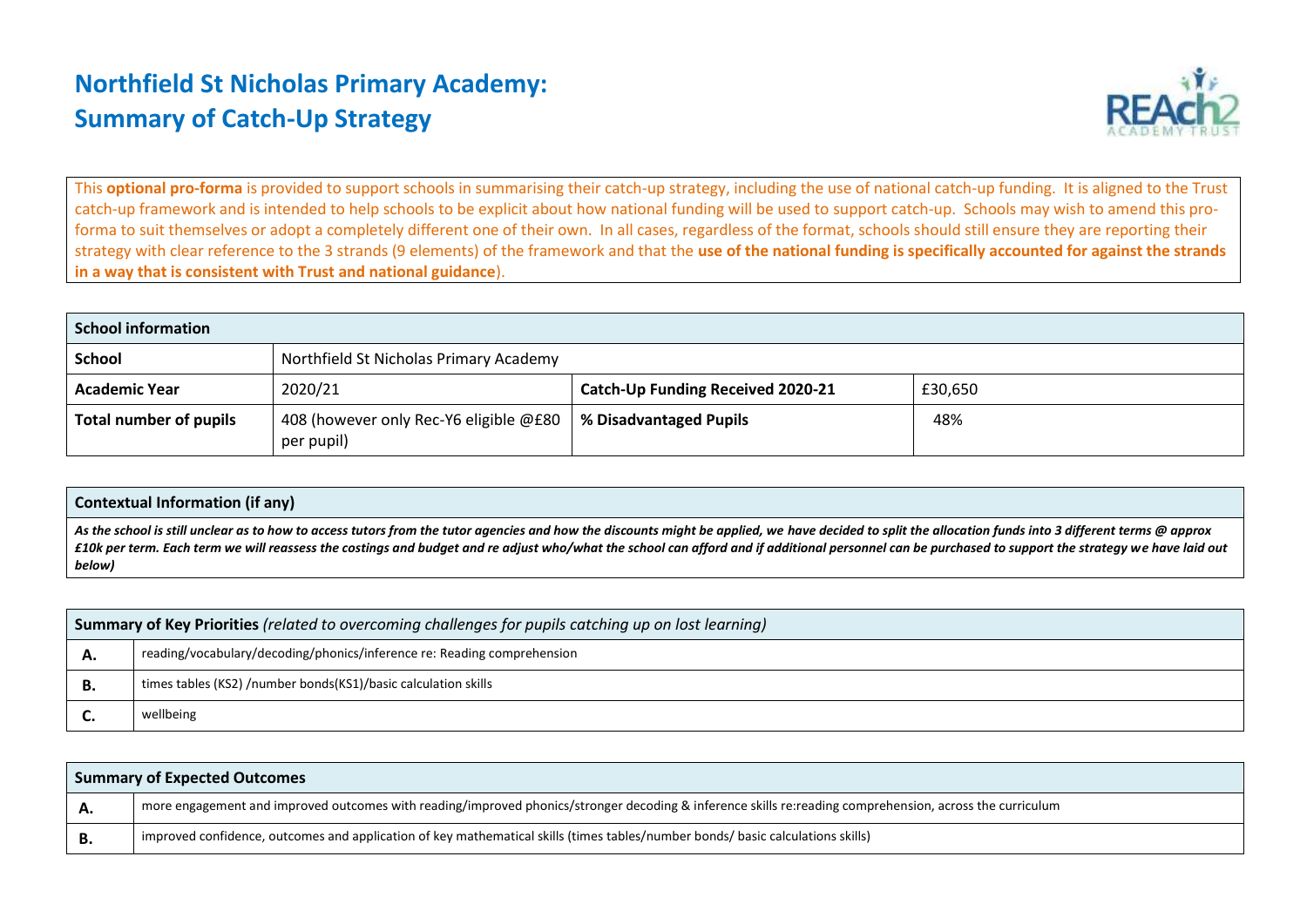## **Summary of Catch-up Strategy**

| <b>STRAND 1: TEACHING AND WHOLE SCHOOL STRATEGIES</b>                                                                                                         |                                                                                                                                                                                                                                                                                                                     |                                                                                                                                                                                                                                                                                                                                                                                               |                                    |                      |                                                                                                                                                       |                                   |                                      |
|---------------------------------------------------------------------------------------------------------------------------------------------------------------|---------------------------------------------------------------------------------------------------------------------------------------------------------------------------------------------------------------------------------------------------------------------------------------------------------------------|-----------------------------------------------------------------------------------------------------------------------------------------------------------------------------------------------------------------------------------------------------------------------------------------------------------------------------------------------------------------------------------------------|------------------------------------|----------------------|-------------------------------------------------------------------------------------------------------------------------------------------------------|-----------------------------------|--------------------------------------|
| <b>Element of Strand</b><br>(eg, Supporting Great<br><b>Teaching</b> )                                                                                        | <b>Action/Strategy</b>                                                                                                                                                                                                                                                                                              | Which pupils have been<br>targeted for this<br>strategy? Who will<br>benefit?                                                                                                                                                                                                                                                                                                                 | <b>Expected Impact</b>             | <b>Staff</b><br>lead | <b>Monitoring:</b><br>When and how will<br>you evaluate impact?                                                                                       | Cost<br>(School<br><b>Budget)</b> | Cost<br>(National<br><b>Funding)</b> |
| Identifying gaps and<br>filling gaps in learning<br>(Pupil Assessment and<br>feedback)                                                                        | Teachers use a range of<br>assessment tools to identify gaps<br>and plan to address these (EYFS-<br>teacher observations, Y1 phonic<br>assessments and teacher<br>assessments in the key skills in<br>maths, Y2-6 use of PIXL Autumn<br>Transition units to identify and<br>address gaps), PIRA/PUMA<br>assessments | Using PIXL QLAs we will<br>address the whole class<br>/majority of the class gaps in<br>teaching sessions.<br>Where the gaps do not exist<br>for the whole class these will<br>be addressed using<br>interventions as detailed in<br>Strand 2.                                                                                                                                                | rapid improvement of key<br>skills | <b>SLT</b>           | Data collection through<br>assessments<br>(PIXL/PIRA/PUMA)<br>Regular meetings between<br>SLT and phase leaders to<br>discuss and monitor<br>progress | $\mathbf{0}$                      | $\mathbf 0$                          |
| Narrowing the<br>curriculum where<br>teachers feel this is<br>most appropriate in<br>order to address gaps in<br>key skills<br>(Supporting great<br>teaching) | Teachers use their professional<br>judgements and in consultation<br>with phase leaders, to return to<br>previously taught skills that are<br>not now embedded in order to<br>fill the gaps and quickly move<br>toward age related expectations.                                                                    | Teachers use data analysis as<br>well as formative assessment<br>to develop a flexible<br>approach to planning and<br>delivery to act quickly and<br>precisely to identify missing<br>or un embedded pre-skills for<br>groups of pupils and teach<br>them effectively and<br>efficiently to enable gaps to<br>be filled and age appropriate<br>skills to be focused on as<br>soon as possible | rapid improvement of key<br>skills | <b>SLT</b>           | Data collection through<br>assessments<br>(PIXL/PIRA/PUMA)<br>Regular meetings between<br>SLT and phase leaders to<br>discuss and monitor<br>progress | $\Omega$                          | $\mathbf 0$                          |
|                                                                                                                                                               |                                                                                                                                                                                                                                                                                                                     |                                                                                                                                                                                                                                                                                                                                                                                               |                                    |                      |                                                                                                                                                       |                                   |                                      |
|                                                                                                                                                               |                                                                                                                                                                                                                                                                                                                     |                                                                                                                                                                                                                                                                                                                                                                                               |                                    |                      | <b>Cost - Sub-totals</b>                                                                                                                              | $\mathbf 0$                       | $\mathsf 0$                          |
| <b>Total budgeted cost for Strand 1</b>                                                                                                                       |                                                                                                                                                                                                                                                                                                                     |                                                                                                                                                                                                                                                                                                                                                                                               |                                    |                      |                                                                                                                                                       |                                   |                                      |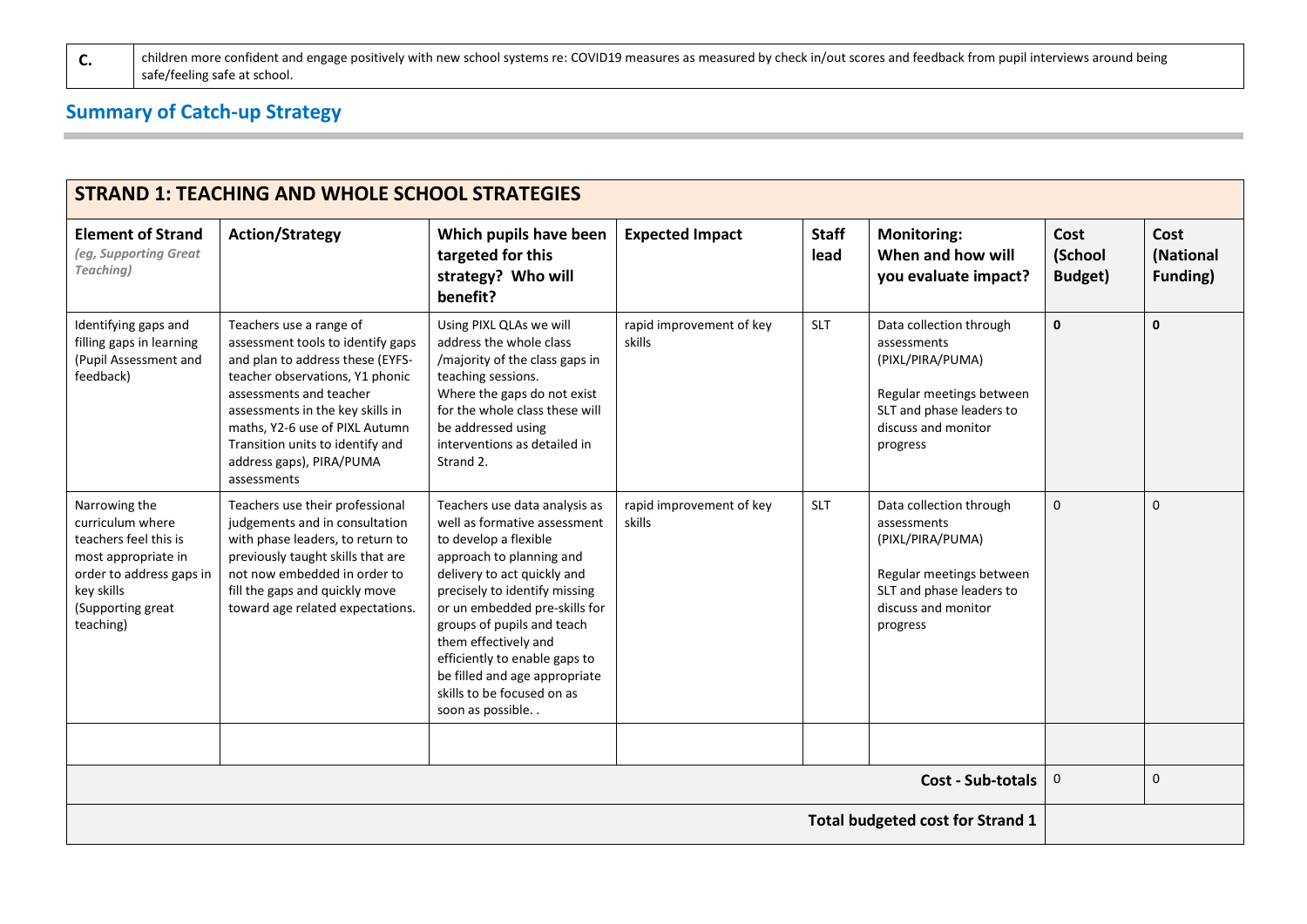| <b>STRAND 2: TARGETED SUPPORT</b>               |                                                                                                                                                                                                         |                                                                               |                                                                                                                                                                                             |                        |                                                                       |                                                                                                               |                                                                                                                       |
|-------------------------------------------------|---------------------------------------------------------------------------------------------------------------------------------------------------------------------------------------------------------|-------------------------------------------------------------------------------|---------------------------------------------------------------------------------------------------------------------------------------------------------------------------------------------|------------------------|-----------------------------------------------------------------------|---------------------------------------------------------------------------------------------------------------|-----------------------------------------------------------------------------------------------------------------------|
| <b>Element of Strand</b><br>(eg, Interventions) | <b>Action/Strategy</b>                                                                                                                                                                                  | Which pupils have been<br>targeted for this<br>strategy? Who will<br>benefit? | <b>Expected Impact</b>                                                                                                                                                                      | <b>Staff</b><br>lead   | <b>Monitoring:</b><br>When and how<br>will you<br>evaluate<br>impact? | Cost<br>(School<br><b>Budget)</b>                                                                             | <b>Cost (National</b><br>Funding)                                                                                     |
| Early reading pre skills                        | Release EYFS teacher x 2<br>mornings a week to deliver high<br>quality intervention to identified<br>key pupils/groups in Reception.                                                                    |                                                                               | Children will have the explicit<br>and supported opportunity to<br>engage with books, reading<br>and practice the pre reading<br>skills required to develop a<br>love of books and reading. | PW/LC                  | start and end point<br>assessments                                    | initial outlay<br>will be<br>covered<br>through first<br>tranche of<br>money from<br>Govt Catch<br>up funding | HLTA x 2 mornings per<br>week                                                                                         |
| Phonics Catch Up                                | An additional LSA (existing<br>MDSA) has been allocated hours<br>every afternoon to release an LSA<br>with expertise in phonics in order<br>to deliver a catch up programme<br>with identified children |                                                                               | Pupils will gain age related<br>phonics/decoding skills that<br>currently prevent them from<br>accessing age related or<br>independent reading<br>experiences.                              | KS/HP/C<br>N/KCh       | start and end point<br>assessments                                    | initial outlay<br>will be<br>covered<br>through first<br>tranche of<br>money from<br>Govt Catch<br>up funding | LSA x 5 pms a week                                                                                                    |
| Reading Catch Up-Y3 &                           | Reading advocate has been<br>deployed to deliver phonics and<br>reading interventions with<br>identified children, her hours<br>have been increased to also<br>include afternoons to facilitate<br>this |                                                                               | Pupils will gain age related<br>phonics/decoding skills that<br>currently prevent them from<br>accessing age related or<br>independent reading<br>experiences.                              | RG/EC/C<br>W/GC/L<br>L | start and end point<br>assessments                                    | initial outlay<br>will be<br>covered<br>through first<br>tranche of<br>money from<br>Govt Catch<br>up funding | LSA x 5 pms a week                                                                                                    |
| Reading Catch Up Y5                             | A secondary English specialist<br>teacher will be working one day a<br>week to deliver a reading catch<br>up programme with identified<br>children                                                      |                                                                               | Pupils will gain age related<br>phonics/decoding/comprehe<br>nsion skills that currently<br>prevent them from accessing<br>age related or independent<br>reading experiences.               | PES/KA/<br><b>SC</b>   | start and end point<br>assessments                                    | initial outlay<br>will be<br>covered<br>through first<br>tranche of<br>money from<br>Govt Catch<br>up funding | initially 6 sessions pms<br>by HLTA until Tutor<br>can be sourced<br><b>English Specialist</b><br>teacher<br>£170 P/W |
| Reading Catch Up Y6                             | A secondary English specialist<br>teacher is working one day a                                                                                                                                          |                                                                               | Pupils will gain age related<br>phonics/decoding/comprehe                                                                                                                                   | PES/KW                 | start and end point<br>assessments                                    |                                                                                                               | £150 P/W                                                                                                              |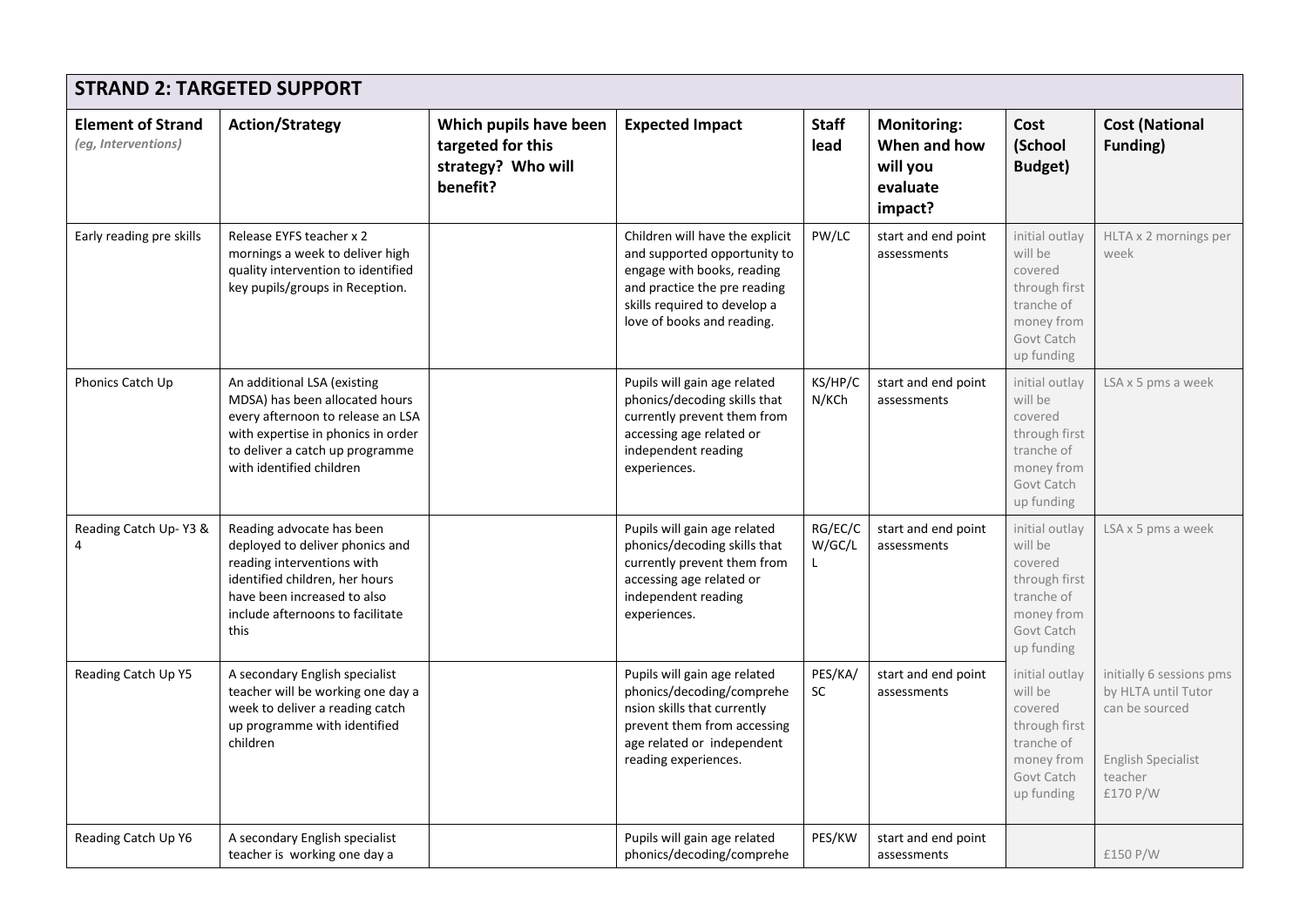|                                         | week to deliver a reading catch<br>up programme with identified<br>children-this teacher has worked<br>with us previously to improve Y6<br>outcomes                                                       |  | nsion skills that currently<br>prevent them from accessing<br>age related or independent<br>reading experiences.                                                         |  |                                    |                                                                                                               |          |
|-----------------------------------------|-----------------------------------------------------------------------------------------------------------------------------------------------------------------------------------------------------------|--|--------------------------------------------------------------------------------------------------------------------------------------------------------------------------|--|------------------------------------|---------------------------------------------------------------------------------------------------------------|----------|
| Maths Catch Up Y6                       | A Maths specialist teacher is<br>working one day a week to<br>deliver a reading catch up<br>programme with identified<br>children-this teacher has worked<br>with us previously to improve Y6<br>outcomes |  | Pupils will gain age related<br>number and calculation key<br>skills that currently prevent<br>them from accessing age<br>related or independent<br>reading experiences. |  | start and end point<br>assessments | initial outlay<br>will be<br>covered<br>through first<br>tranche of<br>money from<br>Govt Catch<br>up funding | £285 P/W |
| <b>Cost - Sub-totals</b>                |                                                                                                                                                                                                           |  |                                                                                                                                                                          |  |                                    | £13,650                                                                                                       |          |
| <b>Total budgeted cost for Strand 2</b> |                                                                                                                                                                                                           |  |                                                                                                                                                                          |  | £13,650                            |                                                                                                               |          |

| <b>STRAND 3: WIDER STRATEGIES</b>                                                                                                       |                                                                                                                                                                                                                   |                                                                               |                                                                                                                                                                                                       |                      |                                                                                                 |                                                                                     |                               |
|-----------------------------------------------------------------------------------------------------------------------------------------|-------------------------------------------------------------------------------------------------------------------------------------------------------------------------------------------------------------------|-------------------------------------------------------------------------------|-------------------------------------------------------------------------------------------------------------------------------------------------------------------------------------------------------|----------------------|-------------------------------------------------------------------------------------------------|-------------------------------------------------------------------------------------|-------------------------------|
| <b>Element of Strand</b><br>(eg, Access to<br>technology)                                                                               | <b>Action/Strategy</b>                                                                                                                                                                                            | Which pupils have been<br>targeted for this<br>strategy? Who will<br>benefit? | <b>Expected Impact</b>                                                                                                                                                                                | <b>Staff</b><br>lead | <b>Monitoring:</b><br>When and how will<br>you evaluate impact?                                 | Cost<br>(School<br>Budget)                                                          | Cost<br>(National<br>Funding) |
| Google classrooms for<br>whole school lockdown<br>teaching                                                                              | Ensure that Google classrooms<br>has been set up and staff trained<br>to use in event of whole school<br>closure.                                                                                                 | all                                                                           | More effective engagement<br>form pupils in home settings                                                                                                                                             | JC/SC/<br><b>PES</b> | via engagement stats                                                                            | zero                                                                                | zero                          |
| <b>Amazon Fire Tablets</b><br>x20 (or similar) for key<br>disadvantaged pupils to<br>access remote learning<br>during isolation periods | To have an effective resource<br>that can be 'loaned' out to<br>families who have insufficient<br>resource to access online<br>learning during the event of a<br>whole school, partial or self<br>isolation event | Most vulnerable Y5 or 6<br>pupils (ie: RAG rated)                             | That most vulnerable to<br>underachievement pupils n<br>Y5 or 6 can be supported to<br>further access home learning<br>opportunities during a self<br>isolation period or during a<br>bubble closure. | <b>SLT</b>           | Ensure log of who has the<br>resource and how it has<br>been used to access online<br>learning. | <b>ICT</b><br>technicians<br>time to set up<br>and monitor<br>resource audit<br>etc |                               |